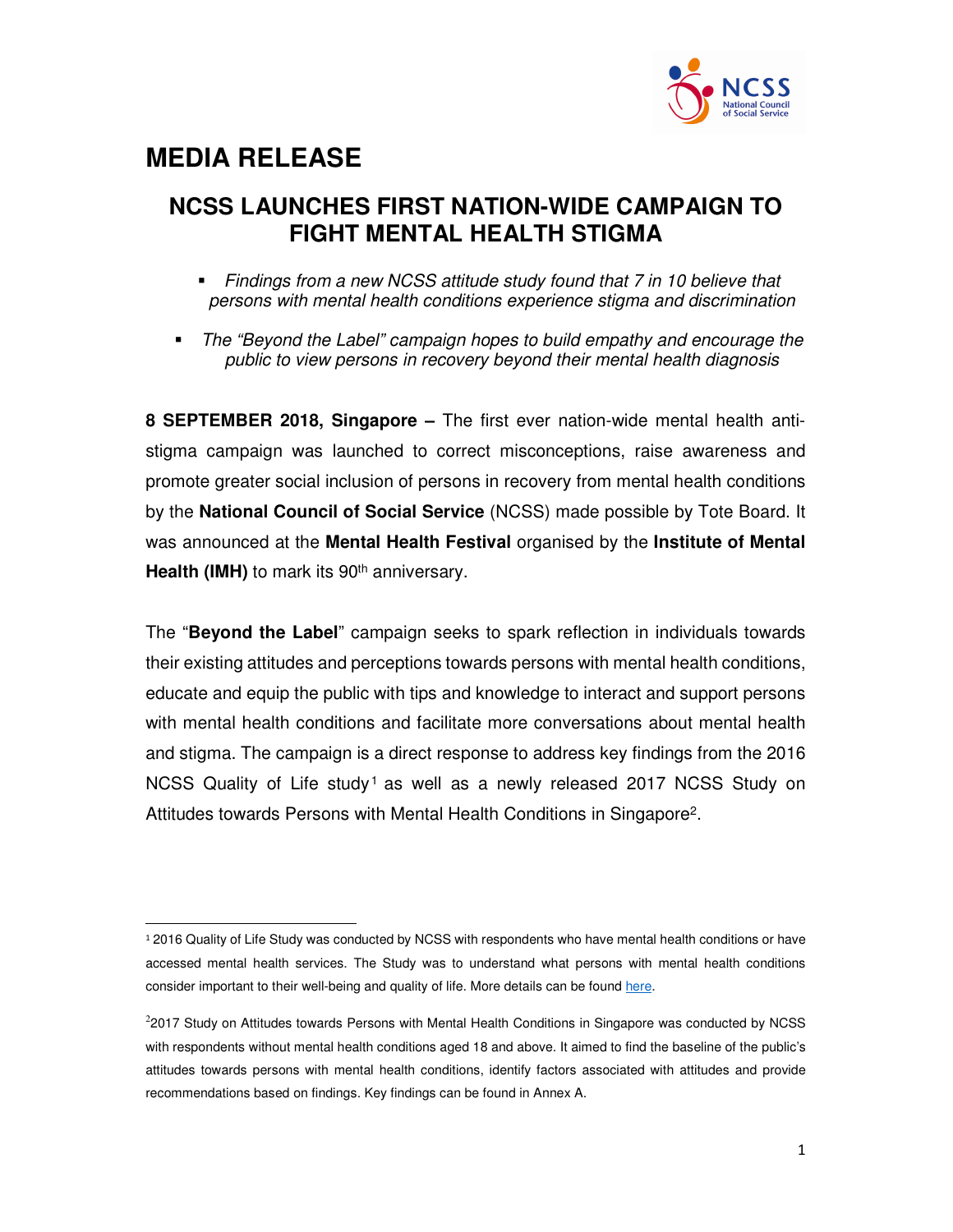

According to the 2016 Quality of Life study, persons with mental health conditions identified **social inclusion** as a key factor to improving quality of life and supporting sustainable recovery.

Yet newly released findings from the 2017 Attitude Study highlighted significant challenges in encouraging social inclusion due to existing misperceptions and stigma towards persons with mental health conditions. Some of these key findings include:

- Seven in 10 respondents believe that persons with mental health conditions experience stigma and discrimination in their daily lives
- Six in 10 believe that mental health conditions are caused by a lack of selfdiscipline and willpower
- More than five in 10 are not willing to live, live nearby or work with a person with mental health condition

These findings emphasise the need to dispel stigma and change the attitudes, perceptions and behaviours of the public towards persons with mental health conditions, in order to facilitate greater social inclusion and an improved quality of life for all.

Present at the Mental Health Festival and launch of the inaugural mental health antistigma campaign were Guest of Honour **Mr Tharman Shanmugaratnam, Deputy Prime Minister and Coordinating Minister for Economic and Social Policies**, **Dr Amy Khor, Senior Minister of State, Ministry of the Environment and Water Resources and Ministry of Health** and **Mr Sam Tan, Minister of State, Ministry of Social and Family Development**, as well as about 200 guests from the social service and healthcare sectors, media, persons in recovery and advocates.

#### **About the NCSS "Beyond the Label" Campaign**

The "**Beyond the Label"** campaign adopts a person-centric approach and through working together with partners in the ecosystem, based on key research findings from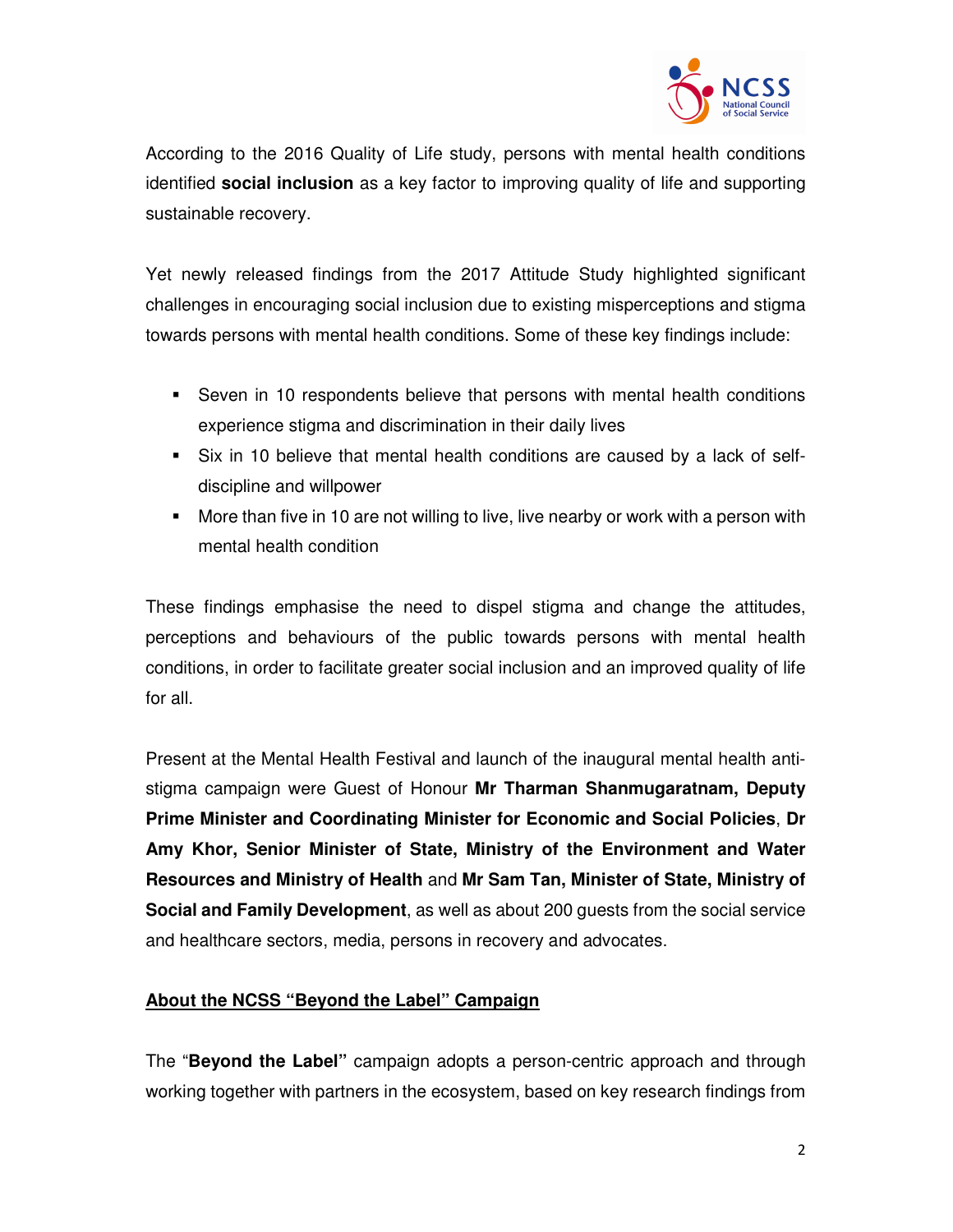

NCSS. The campaign was co-created with different persons in recovery, who were consulted and participated in the different initiatives as part of the campaign. The result is a campaign that centres on authentic and real-life stories of resilience, family and social integration, and contributions at work by five persons in recovery who have taken on the role as **Campaign Ambassadors** for the "Beyond the Label" campaign. These individuals and their stories will be showcased across multiple media platforms from September to November 2018. Please see Annex B for more details on the campaign ambassadors.

**Ms Tina Hung, Deputy Chief Executive Officer, NCSS**, said, "*Research shows us* that perceptions and attitudes are the most critical in changing the behaviours of individuals. Hence, it's crucial for us to change perceptions and attitudes towards persons with mental health conditions, to support inclusion and a better quality of life for all. With support and acceptance, persons in recovery can integrate into society and thrive."

Emphasising on an eco-system approach to address stigma, NCSS is also working with different partners to co-create programmes and platforms to engage specific demographics. **Youth Alliance**, co-led by TOUCH Community Services and Campus PSY, a grounds-up group that provides peer support for youths with mental health conditions, is one such example. Public education efforts to raise awareness and change mind set towards youths in recovery will be based on input and feedback solicited by members of the Youth Alliance.

Additionally, skits and tools such as the "Beyond the Label" conversation tool will be used to facilitate conversations about mental health and stigma, in the hope that the public will be able to empathise and see persons in recovery beyond their diagnosis.

A collective and collaborative approach is necessary to be effective in the journey to build a more caring and inclusive society for all and another ecosystem partner who is a strong advocate of the mental health cause is Tote Board. **Mr Fong Yong Kian, Chief Executive, Tote Board**, said, "There is an urgent need for society to understand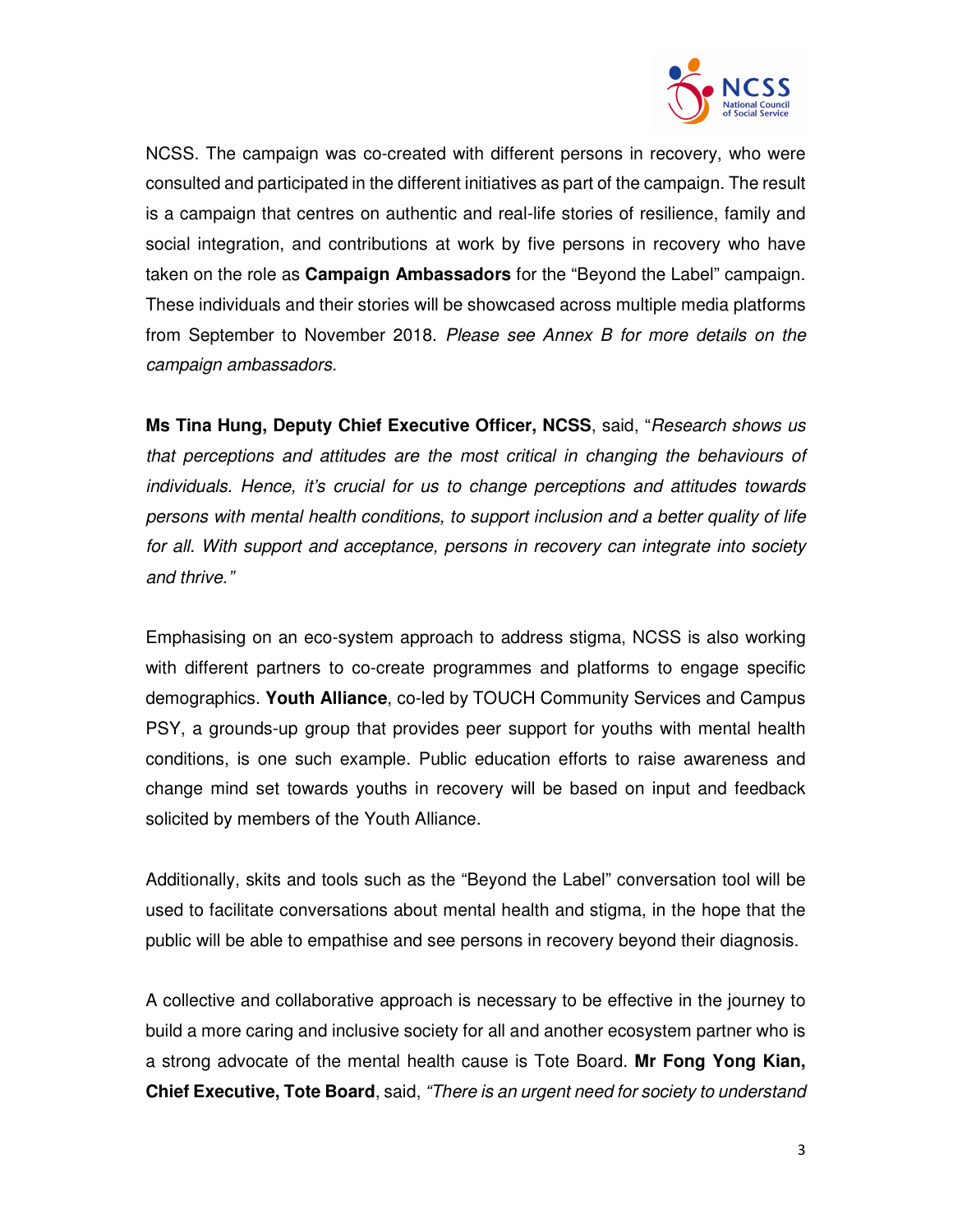

and accept persons with mental health conditions. Without this, there cannot be true inclusion for them. Tote Board has therefore set aside funds to redress stigmatisation of persons with mental health conditions, through initiatives such as public education campaign. We are also working with our partners to enhance outreach and services for children and youth, as well as facilitate persons in recovery to seek employment."

The "Beyond the Label" campaign is a five-year public education effort funded by the Tote Board Mental Health Strategic Initiative. It also contributes to two of the three key thrusts of the five-year road map, the **Social Service Sector Strategic Thrust (4ST)**, launched by NCSS last July – to empower individuals, families and communities as well as forge a more caring, collaborative and impactful social service ecosystem.

-End-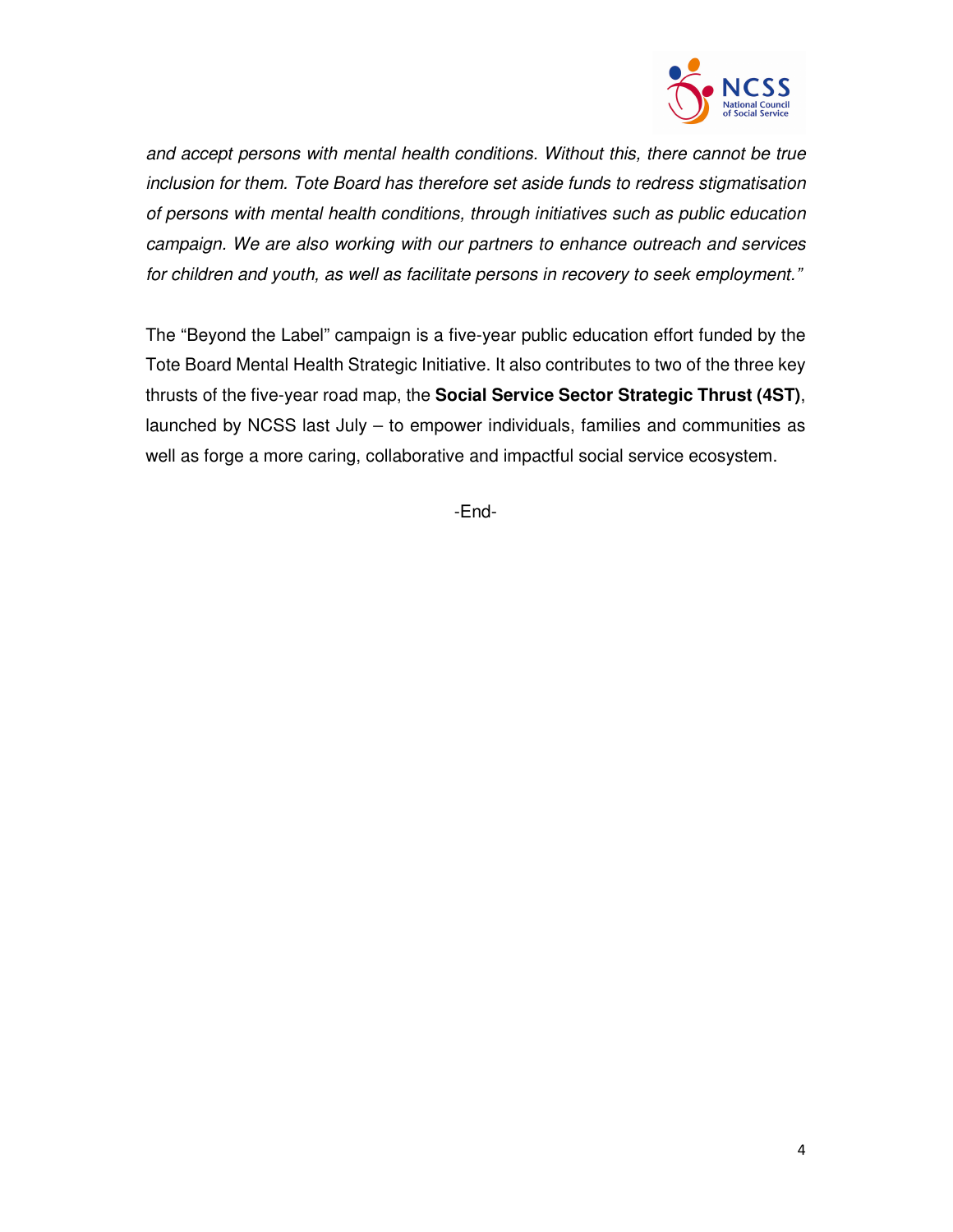

#### **For media enquiries, please contact:**

| Ms Yong Shi Yun               | Ms Chew Kia Huey                         |
|-------------------------------|------------------------------------------|
| Senior Associate              | Senior Manager, Corporate Communications |
| Ogilvy                        | National Council of Social Service       |
| Tel: 9644 4939                | Tel: 9021 0673                           |
| Email: shiyun.yong@ogilvy.com | Email: chew kia huey@ncss.gov.sg         |

#### **National Council of Social Service (NCSS)**

NCSS is the umbrella body for over 450 member social service organisations in Singapore. Its mission is to provide leadership and direction in enhancing the capabilities and capacity of our members, advocating for social service needs and strengthening strategic partnerships, for an effective social service ecosystem. Community Chest and Social Service Institute (SSI) are part of NCSS.

#### **Social Service Sector Strategic Thrusts (4ST)**

The Social Service Sector Strategic Thrusts (4ST) is a 5 year roadmap for the sector, co-developed by NCSS with stakeholders in the social service ecosystem – member organisations, service users, government, community, business leaders and civicminded individuals. It is guided by a person-centred and holistic approach towards advancing the quality of life for individuals. The 4ST calls for active participation and collaboration so that everyone in the ecosystem plays a part to achieve a shared vision, where every person is empowered to live with dignity in a caring and inclusive society.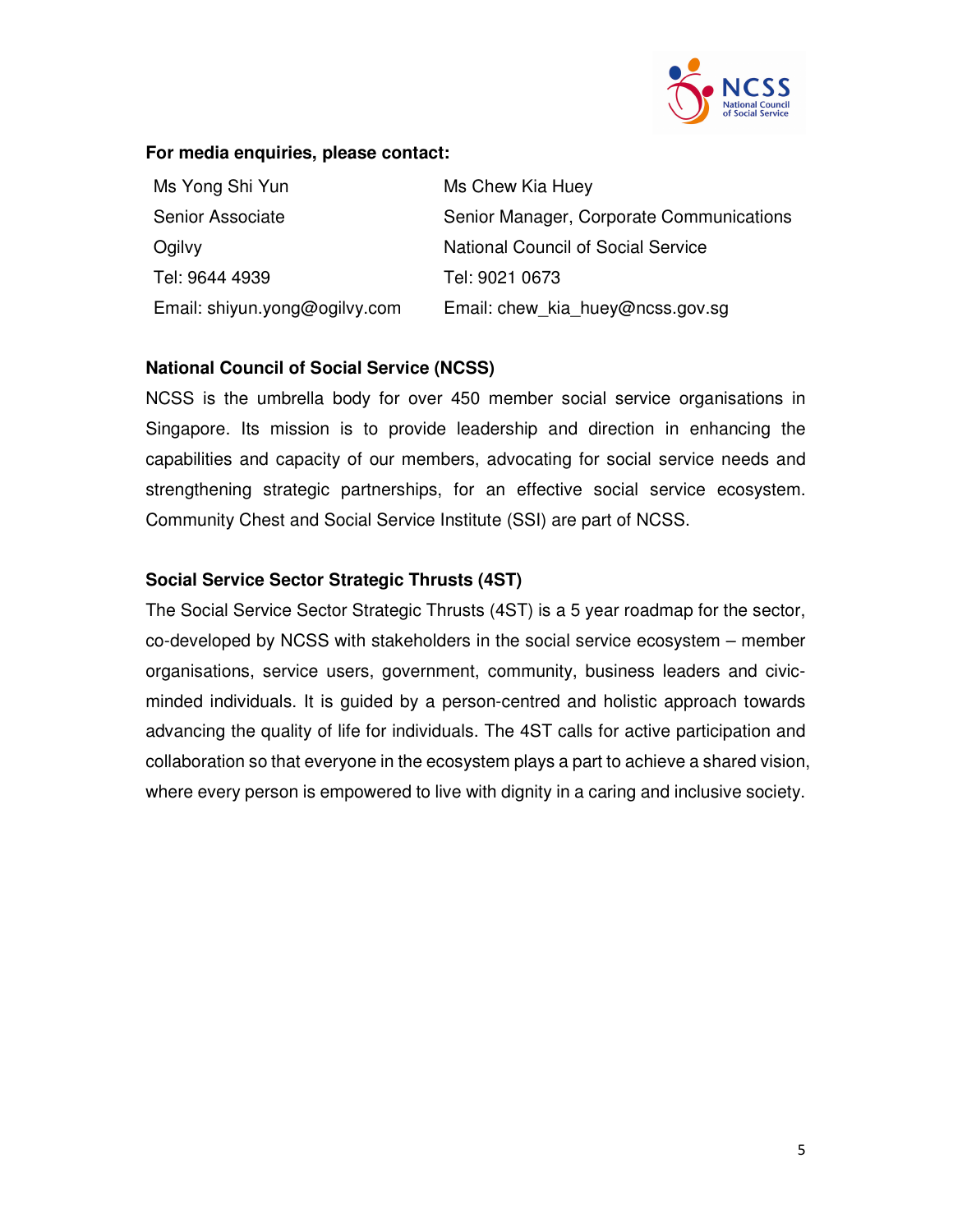

**Key findings** from the new NCSS Study on Attitudes towards Persons with Mental Health Conditions in Singapore are:

- 1. **7 in 10** believe that persons with mental health conditions experience stigma and discrimination in their daily lives
- 2. **6 in 10** believe that mental health conditions are caused by a lack of self-discipline and willpower
- 3. **More than 5 in 10** are not willing to live, live nearby or work with a person with mental health condition
- 4. **5 in 10** believe that persons with mental health conditions should not be given any responsibility
- 5. **8 in 10** feel that the best therapy for persons with mental health conditions is to be part of the community
- 6. **9 in 10** feel that there is a need to adopt a far more tolerant attitude towards persons with mental health conditions

Based on the Singapore Mental Health Study 2010 conducted by IMH, **1 in 8** adults had experienced a mental health condition in their lifetime.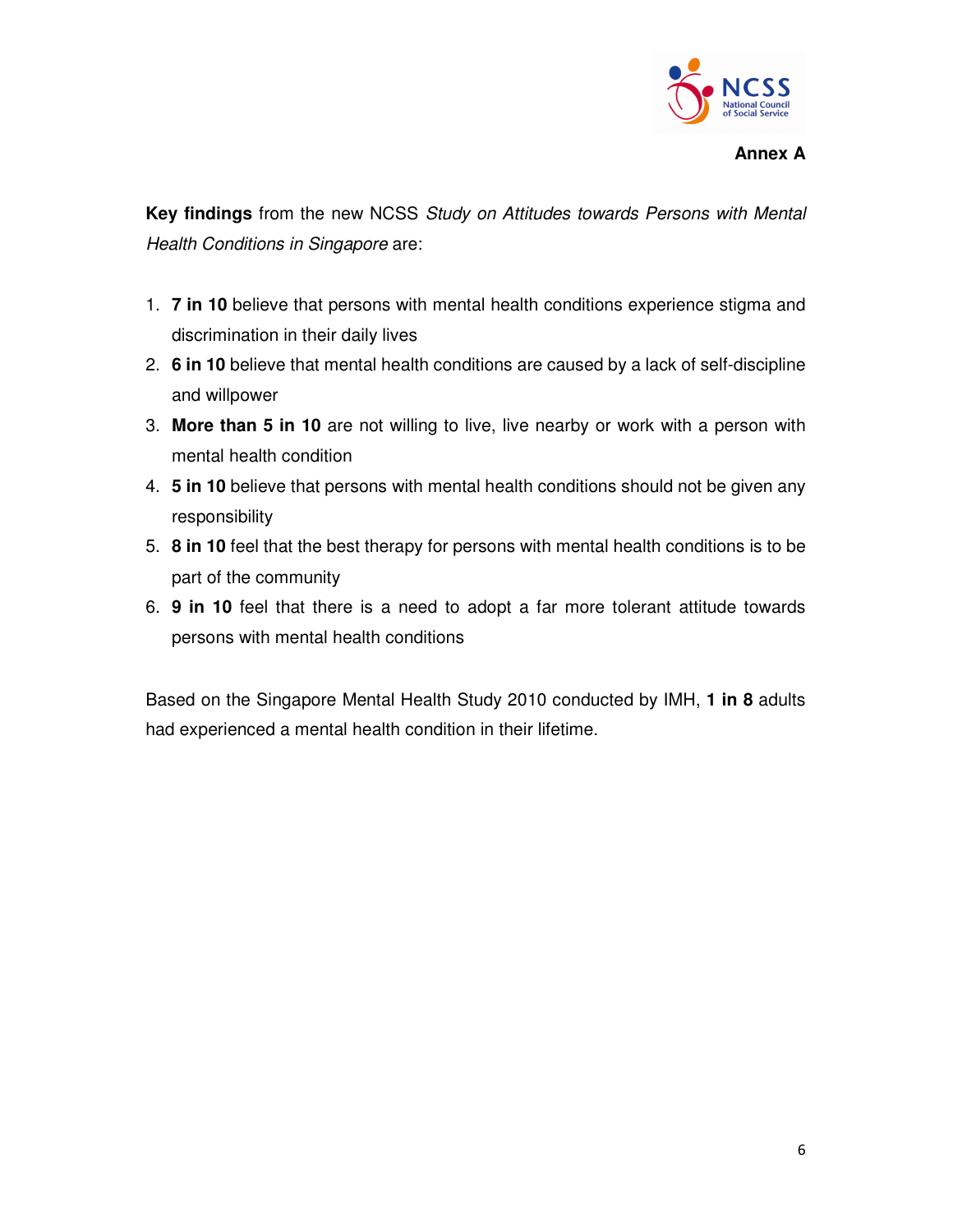

#### **Annex B**

## **Write-up on the campaign ambassadors for "Beyond the Label"**

| <b>Name</b>                                             | <b>Designation</b>                     | <b>Brief information</b>                                                                                                                                                                                                                                                                                                                                                                                                                                                                                                                                                                                                                                                                                                                                                                                                                                                     |
|---------------------------------------------------------|----------------------------------------|------------------------------------------------------------------------------------------------------------------------------------------------------------------------------------------------------------------------------------------------------------------------------------------------------------------------------------------------------------------------------------------------------------------------------------------------------------------------------------------------------------------------------------------------------------------------------------------------------------------------------------------------------------------------------------------------------------------------------------------------------------------------------------------------------------------------------------------------------------------------------|
| Mr<br><b>Nicholas</b><br><b>Patrick</b><br>30 years old | Founder,<br>Ekho<br>Academy            | Nicholas was diagnosed with clinical depression in<br>2011 after a failed suicide attempt. In the 12 years that<br>he had depression, Nicholas learnt through various<br>encounters that society associated mental illness with<br>mental weakness.<br>Since his full recovery from depression in 2017,<br>Nicholas created Ekho Academy, an online learning<br>portal, to provide support, promote recovery and share<br>stories of empowerment for those with depression.                                                                                                                                                                                                                                                                                                                                                                                                  |
| Ms Sumaiyah<br><b>Mohamed</b><br>30 years old           | Programme<br>Coordinator,<br>Club HEAL | When she was 19, Sumaiyah was diagnosed with<br>schizophrenia and depression. She was in university<br>then and had placed a lot of pressure on herself to do<br>well for her essays and examinations. She became<br>obsessed with her studies and slowly, she started to<br>lose interest in her hobbies and spending time with her<br>friends and even family. She was very worried and<br>anxious most of the time.<br>Her mother noticed that she was not well and took her<br>to a GP. She subsequently received treatment at a<br>hospital, where she was admitted for two months. She<br>returned to university and managed to graduate with an<br>Honours degree in Social Sciences. She currently<br>works in Club HEAL, where she coordinates Our<br>HEALing Voice, a programme that empowers peers to<br>learn how they can share their stories to inspire others |
| Mr<br><b>Desmond</b><br>Ng                              | Peer Support<br>Specialist,            | in their recovery journey, and gain experience in peer<br>mentoring. She also assists in rehabilitation sessions<br>for service users. She is also married and a mother to<br>a young child.<br>In his 2 <sup>nd</sup> year of polytechnic, Desmond started<br>experiencing hallucinations and paranoia. Seeking help                                                                                                                                                                                                                                                                                                                                                                                                                                                                                                                                                        |
| 24 years old                                            | <b>IMH</b>                             | from his tutor, who referred him to professionals, he                                                                                                                                                                                                                                                                                                                                                                                                                                                                                                                                                                                                                                                                                                                                                                                                                        |